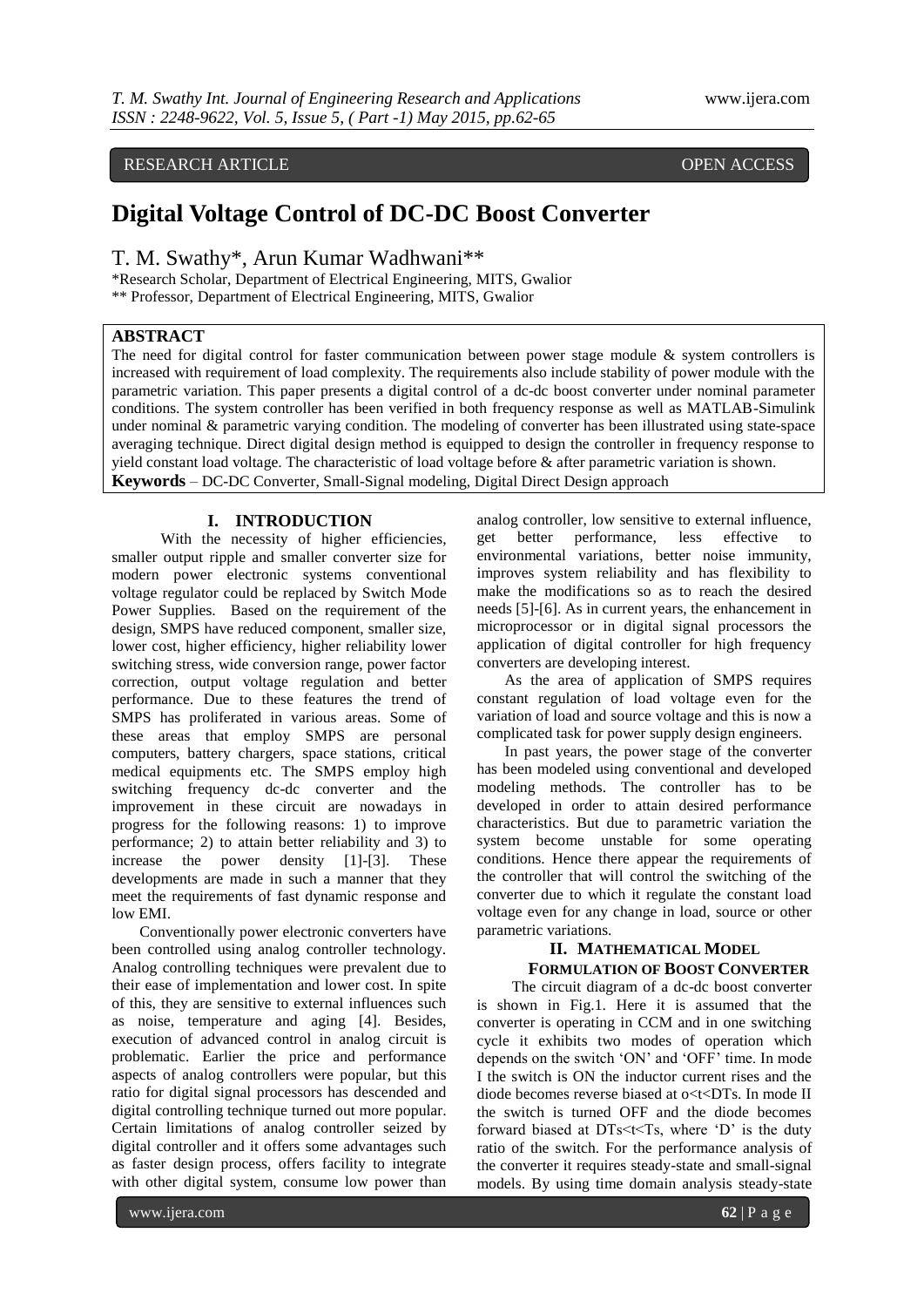models can easily be formulated, whereas smallsignal models can be determined using state-space methods [7].



Fig.1. Boost converter and its operating modes. (a) Boost converter circuit diagram. (b) Mode-I operation. (c) Mode-II operation.

#### *2.1 Steady- State Analysis*

In this section, the following assumptions are considered to determine the steady-state analysis of the converter: an ideal switch, a constant instantaneous input voltage Vg, and a purely resistive load. By making the use of Kirchoff"s voltage and current laws, steady-state relationships among different voltages and currents can be obtained. The voltage gain of the converter obtained:

$$
\frac{V_o}{V_g} = \frac{1}{1 - D} \tag{1}
$$

#### *2.2 State-space Modeling*

State-space modeling is well created in the switch-mode power conversion systems. The following analysis is done to obtain a small-signal transfer function. In a continuous-conduction mode, there are two states: one state relates to when the switch is on and the other when the switch is off. During each circuit state, the state equations are given by:

$$
\begin{aligned}\n\left[\dot{x}\right] &= \left[A\right]\left[x\right] + \left[B\right]\left[u\right] \\
\left[y\right] &= \left[E\right]\left[x\right]\n\end{aligned}\n\tag{2}
$$

Where [A]-state matrix, [B] -input matrix, [E] output matrix and,[x] -state vector,[y] -output vector,[u] -excitation vector.

$$
A_1 = \begin{bmatrix} -r_L/L & 0 \\ 0 & 1/C(r_c + R) \end{bmatrix}
$$
  
\n
$$
A_2 = \begin{bmatrix} -(r_L/L) - Rr_c/L(r_c + R) & -R/L(r_c + R) \\ R/C(r_c + R) & -1/C(r_c + R) \end{bmatrix}
$$
  
\n
$$
B_1 = [1/L \t 0]^T B_2 = [1/L \t 0]^T
$$
  
\n
$$
E_1 = [0 \t R/(R + rc)]
$$
  
\n
$$
E_2 = [r_c/(1 + r_cR) \t R/(r_c + R)]
$$
  
\n
$$
[u] = v_g \t [x] = [iL \t v_c]^T
$$

# **III. ATTRIBUTES FOR COMPENSATOR DESIGN**

After the power stage transfer function are developed, then the digital controller can easily be to attain a desired characteristics. Two approaches can be used in the design of digital compensator. One is digital redesign approach and second one is digital direct design approach. In direct redesign method the compensator is first designed in s-domain then the continuous domain compensator is converted into discrete-time compensator by proper conversion technique. In digital direct design approach the compensator is designed directly in discrete-time domain by including time delay. This method has the advantage that pole-zero of the compensator are placed directly which results in better phase margin and bandwidth of the converter. In this paper the digital direct design approach has been implemented to develop a compensator for the converter. In digitally controlled converter system the loop gain is expressed by  $L(z) = Gc(z)Gvd(z)$ , where  $Gc(z)$  is a digital controller. The closed loop of the converter is shown in Fig. 2. The foremost steps that are effective at the design stage are as follows: 1) to achieve better speed response higher the bandwidths, however the loop gain lies in the range of  $fs/10 to$ achieve higher low-frequency gain pole needs to be placed at origin; 3) the phase margin of open loop transfer function must be in the range of 45º-75º. 4) Gain margin of open loop transfer function should be at least 6dB [7]. These guidelines have to use while controller design to attain desired characteristics. Depending on the nature of the transfer function of converter fine tuning of compensator is needed. The loop-gain of the closed loop system, including compensator is in the form is shown in equation (4) and (5) respectively.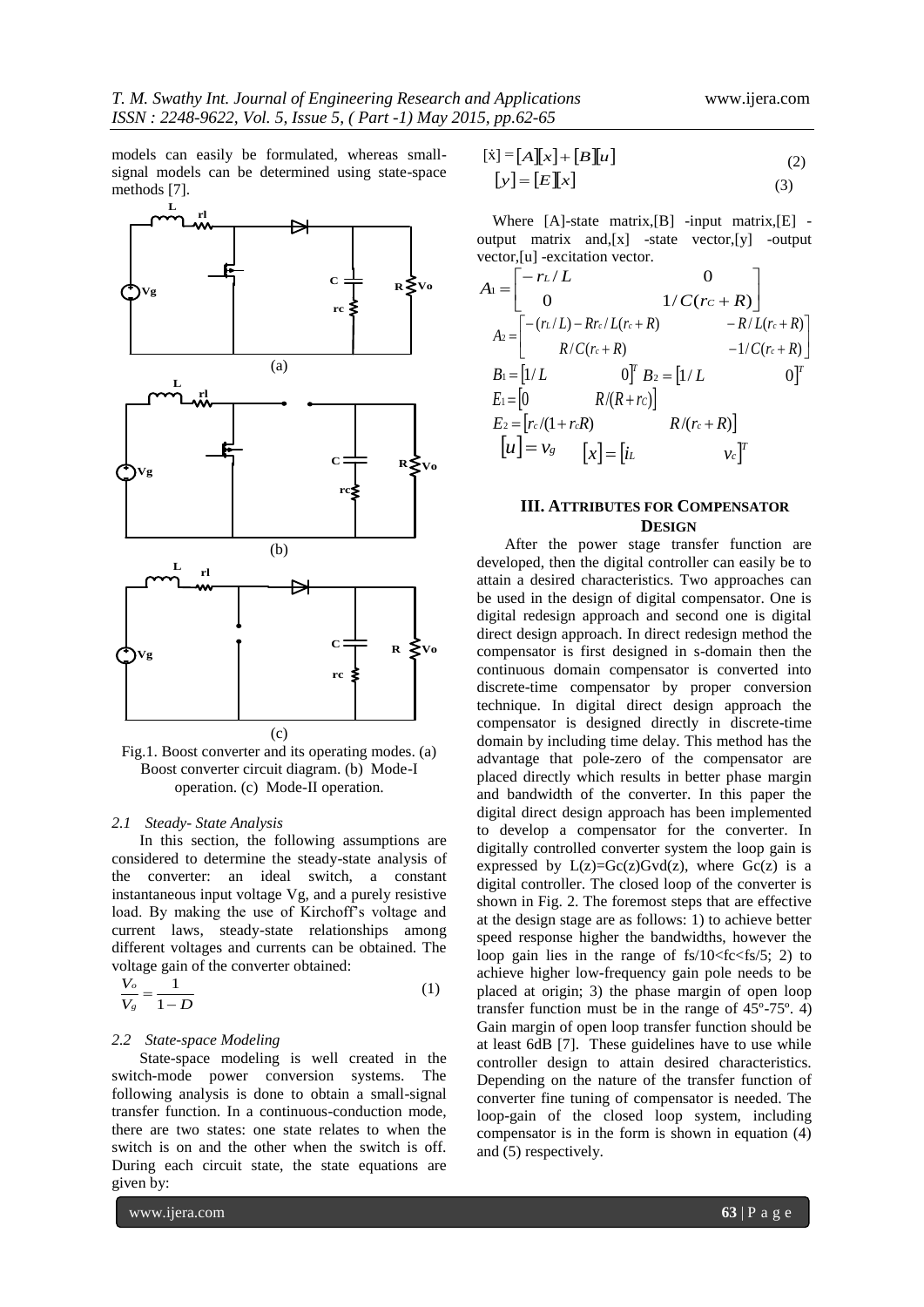$$
L = \frac{a_3 z^3 + a_2 z^2 + a_1 z + a_0}{b_3 z^3 + b_2 z^2 + b_1 z + b_0}
$$
 (4)



Fig.2. Block diagram of closed loop of the converter

#### **IV. RESULTS AND DISCUSSION**

A dc-dc boost converter with 50 kHz switching frequency is considered. The converter has been developed in MATLAB- Simulink platform to endorse the digital control of the converter at 28V, 30W load. The components values of the converter are listed in Table I. The modeling and steady state analysis are discussed in section II. Fig.3 shows the frequency response bode plot of small-signal transfer function of the converter, loop gain and compensator. It has been observed from the plot that the compensator which has been developed yield high gain at low frequency for open loop transfer function. Hence this will reduce the steady state error in the power supply output. The frequency response bode plot of small signal transfer function of converter and loop gain under parametric variation is shown in Fig.4.

TABLE I CONVERTER PARAMETERS

| Parameters | Value                       |
|------------|-----------------------------|
| $\sigma$   | 12V                         |
| $\Omega$   | 28V                         |
| R          | $26\Omega \pm 50\%$         |
| $L, r_L$   | 63.72 $\mu$ H,0.08 $\Omega$ |
| $C, r_C$   | $250 \mu F, 0.03 \Omega$    |
|            | 50kHz                       |



Fig.3. Frequency response bode plot of Gvd(z),controller and loop gain transfer function of the system

The controller designed for the converter is:

$$
Gc = K \frac{(z - z_1)}{(z - 1)}
$$
 (6)

The pole-zero placement of the controller depends on the required stability margins, the noise attenuation amount. The phase margin and gain margin attained for open loop transfer function are 51.6º and 12dB respectively. For practical consideration, source voltage and load variations have been considered. It is assumed that a constant source voltage is regulated but due to some faults fluctuations may be possible up to 30% around the nominal value (disturbance in source voltage Vg :9→12 V); similarly, the relative load variation is around 50% of the nominal value (disturbance of load resistance R :  $26 \rightarrow 52 \Omega$ ). The simulated result of the system under detailed parameter range:±30% source voltage variation and 50% load variation is shown in Fig.5 and Fig.6 respectively.